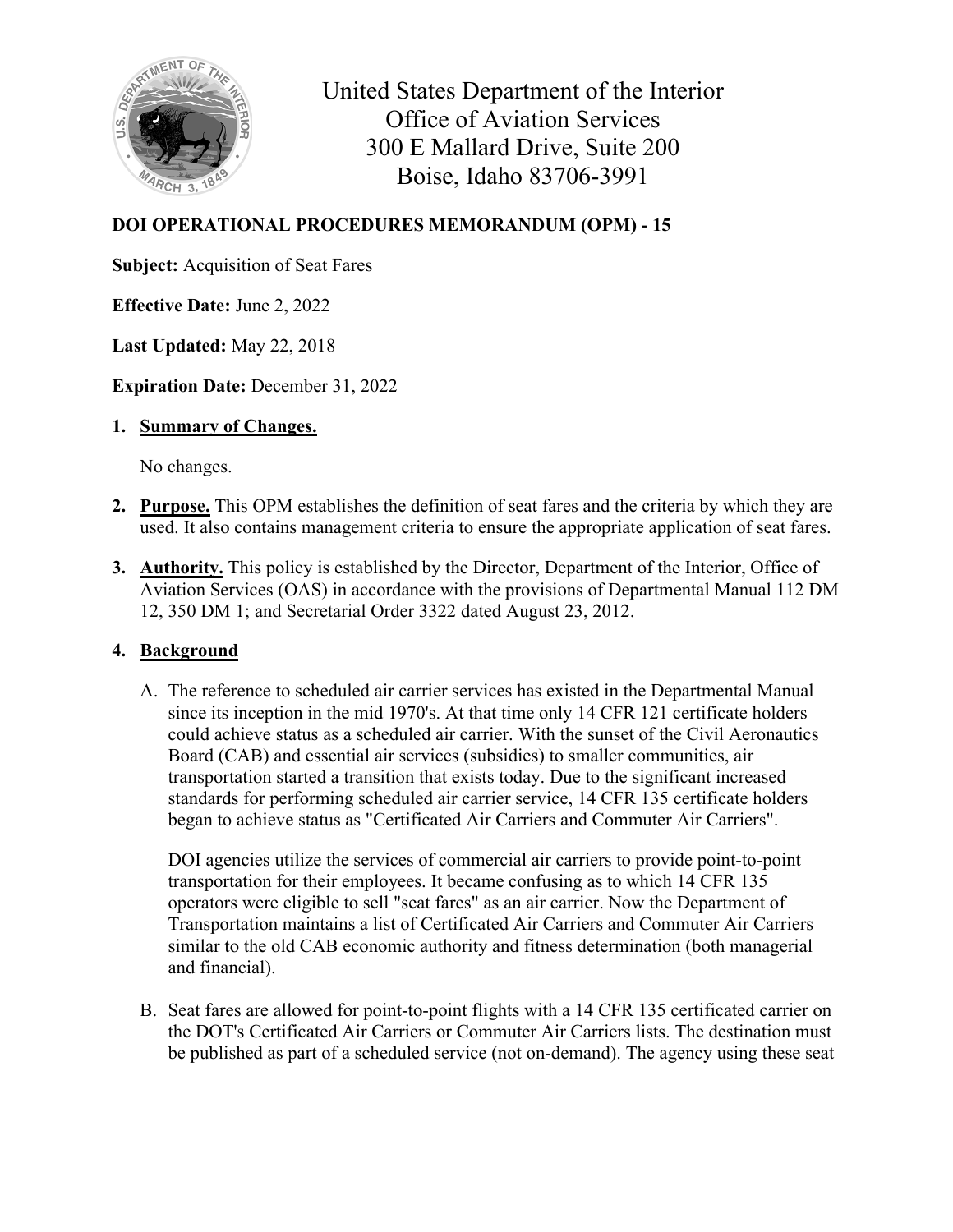fares is directly responsible for payment. Seat fares will not be paid using the Aircraft Use Report, AMD/OAS-23/23E payment system.

Airplanes with tandem seating are excluded.

1) Commuter Air Carrier lists can be located [at the U.S Department of Transportation](https://www.transportation.gov/policy/aviation-policy/commuter-air-carriers-list)  [Website.](https://www.transportation.gov/policy/aviation-policy/commuter-air-carriers-list) Certificated Air Carriers can be located [at the U.S. Department of Transportation](https://www.transportation.gov/policy/aviation-policy/certificated-air-carriers-list)  [Website.](https://www.transportation.gov/policy/aviation-policy/certificated-air-carriers-list)

2) Some locations may not be available using the criteria in 4.B (1). Exemptions to the seat fare criteria will be issued on an individual basis. Exemptions require the following information: additional bureau requirements may be more restrictive:

- a) Operational requirement to transport personnel using aviation
- b) Absence of available DOI fleet or DOI contracted aircraft
- c) Bureau National Aviation Manager approval
- d) Bureau Aviation Executive approval
- e) OAS Director approval
- **5. Definitions.** The following apply to this OPM:
	- A. Seat Fare is defined as the cost for a DOI employee to occupy one seat between two different Airports under the criteria listed in 4.B (1). A seat fare does not include any charter or on-demand operations, and the aircraft is not under operational control of DOI.
	- B. Tandem Seating is defined as the seating in those airplanes that provide only a single seat forward and a single seat aft (e.g. PA-18 Cub, 8GCBC Scout, A-1B Husky, etc.).



Keith Raley, Acting Director, Office of Aviation Services

Attachment: Appendix 1: Exempted Locations